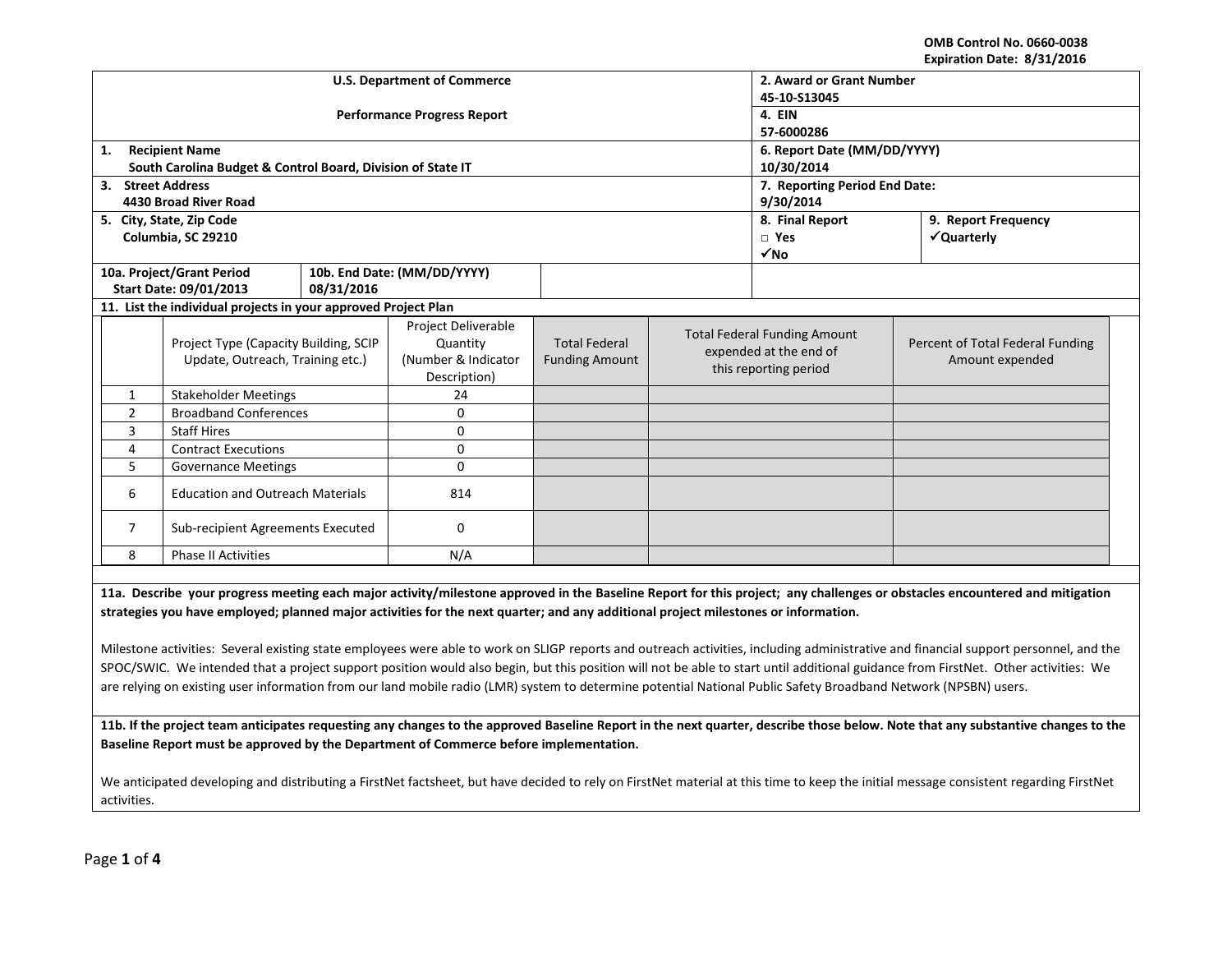**11c. Provide any other information that would be useful to NTIA as it assesses this project's progress.** 

Our work this quarter focused on remaining plugged into workshops, webinars and conference calls. We remain actively engaged with organizations and associations including FirstNet, NTIA, NASCIO, NASTD, RECCWG, NCSWIC and Region IV RECCWG activities and numerous organization at the state level.

**11d. Describe any success stories or best practices you have identified. Please be as specific as possible.**

No success stories or best practices were identified in Quarter 5.

**12. Personnel** 

**12a. If the project is not fully staffed, describe how any lack of staffing may impact the project's time line and when the project will be fully staffed.**

The project is not fully staffed, and is currently being assisted by the following staff personnel identified below in item #12b. We don't anticipate any changes to the project's timeline.

## **12b. Staffing Table**

| Job Title<br>FTE %                      |  | <b>Project(s) Assigned</b>                                                                           | Change    |
|-----------------------------------------|--|------------------------------------------------------------------------------------------------------|-----------|
| SWIC/SPOC                               |  | Provide oversight of all SLIGP project activities                                                    | No change |
| Administrative Assistant                |  | Provide administrative support for grant management, governance meetings, and<br>outreach activities | No change |
| つに<br><b>Finance Assistant</b><br>ـ ـ ـ |  | Provide support for budget management, procurement, and processing invoices                          | No change |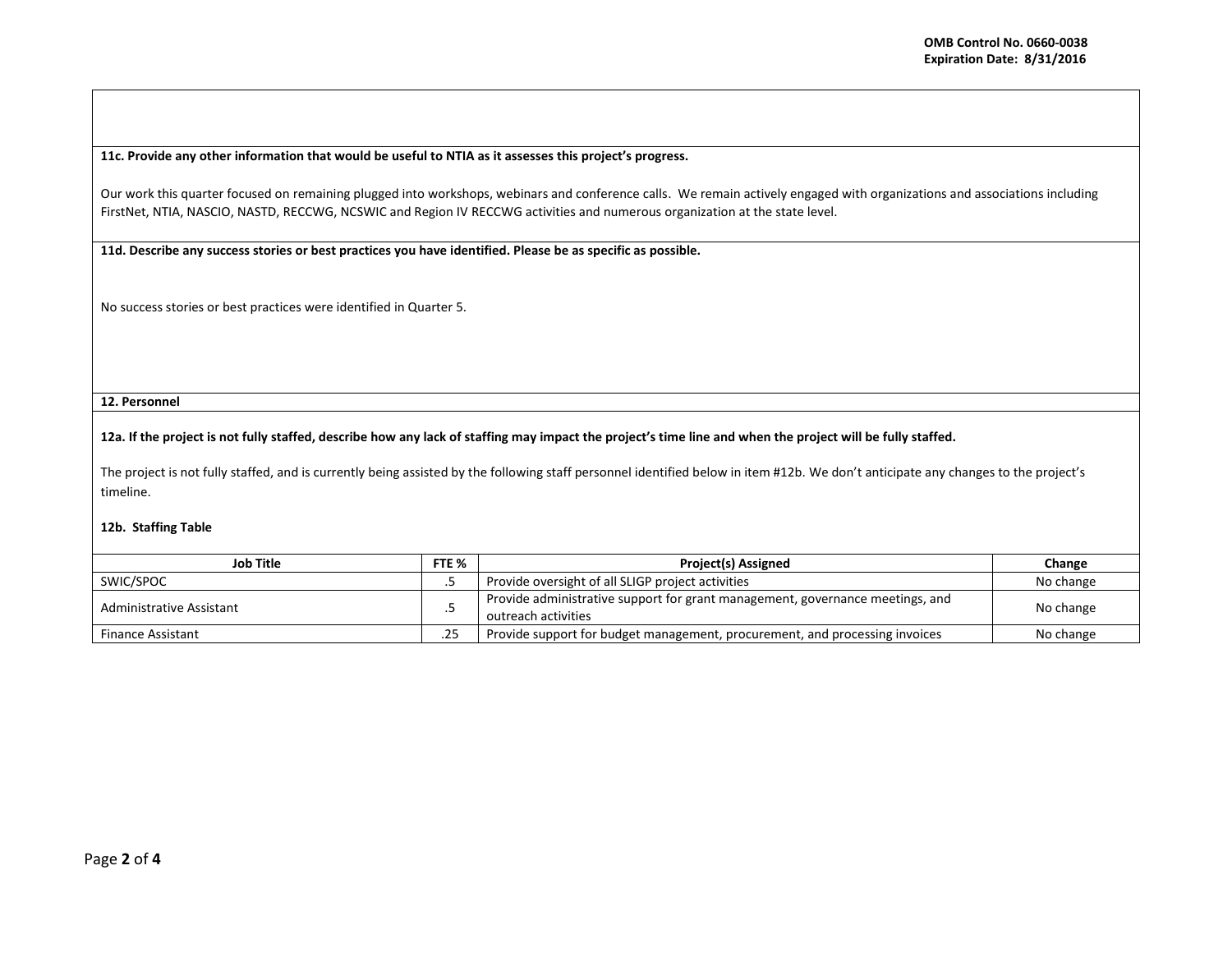**OMB Control No. 0660-0038 Expiration Date: 8/31/2016**

| 13. Subcontracts (Vendors and/or Subrecipients)                                                                                                                                                 |                                         |           |                                       |                            |                               |                                      |                                         |                                                |                                                 |                        |
|-------------------------------------------------------------------------------------------------------------------------------------------------------------------------------------------------|-----------------------------------------|-----------|---------------------------------------|----------------------------|-------------------------------|--------------------------------------|-----------------------------------------|------------------------------------------------|-------------------------------------------------|------------------------|
| 13a. Subcontracts Table - Include all subcontractors. The totals from this table must equal the "Subcontracts Total" in Question 14f.                                                           |                                         |           |                                       |                            |                               |                                      |                                         |                                                |                                                 |                        |
| Name                                                                                                                                                                                            | <b>Subcontract Purpose</b>              |           | Type<br>(Vendor/Subrec.)              | RFP/RFQ<br>Issued<br>(Y/N) | Contract<br>Executed<br>(Y/N) | Start<br>Date                        | End<br>Date                             | <b>Total Federal</b><br><b>Funds Allocated</b> | <b>Total Matching</b><br><b>Funds Allocated</b> | Project and % Assigned |
| TBD                                                                                                                                                                                             | Website development                     |           | Vendor                                | N                          | N                             | <b>TBD</b>                           | <b>TBD</b>                              | \$80,000                                       | \$0                                             | N/A                    |
| TBD                                                                                                                                                                                             | Legal assistance with<br><b>MOUs</b>    |           | Vendor                                | $\mathsf{N}$               | N                             | <b>TBD</b>                           | <b>TBD</b>                              | \$50,000                                       | \$0                                             | N/A                    |
| TBD                                                                                                                                                                                             | Conference planning                     |           | Vendor                                | $\mathsf{N}$               | N                             | TBD                                  | <b>TBD</b>                              | \$50,000                                       | \$0                                             | N/A                    |
| <b>TBD</b>                                                                                                                                                                                      | Phase II Support                        |           | Vendor                                | N                          | N                             | <b>TBD</b>                           | <b>TBD</b>                              | \$400,000                                      | \$0                                             | N/A                    |
| None at this time. We will start working on RFP development upon receipt of additional FirstNet guidance.<br>14. Budget Worksheet                                                               |                                         |           |                                       |                            |                               |                                      |                                         |                                                |                                                 |                        |
| Columns 2, 3 and 4 must match your current project budget for the entire award, which is the SF-424A on file.<br>Only list matching funds that the Department of Commerce has already approved. |                                         |           |                                       |                            |                               |                                      |                                         |                                                |                                                 |                        |
|                                                                                                                                                                                                 |                                         |           |                                       |                            |                               |                                      |                                         |                                                |                                                 |                        |
| <b>Federal Funds</b><br>Project Budget Element<br>Awarded (2)<br>(1)                                                                                                                            |                                         |           | <b>Approved Matching</b><br>Funds (3) |                            | <b>Total Budget</b>           | <b>Federal Funds</b><br>Expended (5) | Approved Matching Funds<br>Expended (6) |                                                | Total Funds Expended (7)                        |                        |
| a. Personnel Salaries<br>500,000                                                                                                                                                                |                                         |           | 303,997                               |                            |                               | 0                                    | 24,983                                  |                                                | 24,983                                          |                        |
|                                                                                                                                                                                                 | b. Personnel Fringe Benefits<br>140,000 |           |                                       | 85,119                     |                               |                                      | $\mathbf 0$                             | 6,997                                          |                                                 | 6,997                  |
| c. Travel<br>159,300                                                                                                                                                                            |                                         |           | 6,048                                 |                            |                               | 0                                    | 0                                       |                                                | 0                                               |                        |
| d. Equipment                                                                                                                                                                                    | 0                                       |           |                                       | 0                          |                               |                                      | $\mathbf 0$                             | $\mathbf{0}$                                   |                                                 | 0                      |
| e. Materials/Supplies<br>5,998                                                                                                                                                                  |                                         |           | 3,420                                 |                            |                               | $\mathbf 0$                          | $\mathbf{0}$                            |                                                | $\mathbf 0$                                     |                        |
| f. Subcontracts Total<br>912,000                                                                                                                                                                |                                         |           | $\Omega$                              |                            |                               | $\mathbf 0$                          | $\mathbf 0$                             |                                                | 0                                               |                        |
| 136,224<br>g. Other                                                                                                                                                                             |                                         |           | 64,800                                |                            |                               | 0                                    | $\mathbf 0$                             |                                                | $\mathbf 0$                                     |                        |
|                                                                                                                                                                                                 | 0<br>Indirect                           |           |                                       | $\mathbf{0}$               |                               |                                      | $\mathbf 0$                             | $\Omega$                                       |                                                 | $\Omega$               |
| h. Total Costs                                                                                                                                                                                  |                                         | 1,853,522 |                                       | 463,384                    |                               | 2,316,906                            | 0                                       | 31,980                                         |                                                 | 31,980                 |
| i. % of Total<br>80%                                                                                                                                                                            |                                         |           | 20%                                   |                            |                               | 0%                                   | 100%                                    |                                                | 100%                                            |                        |